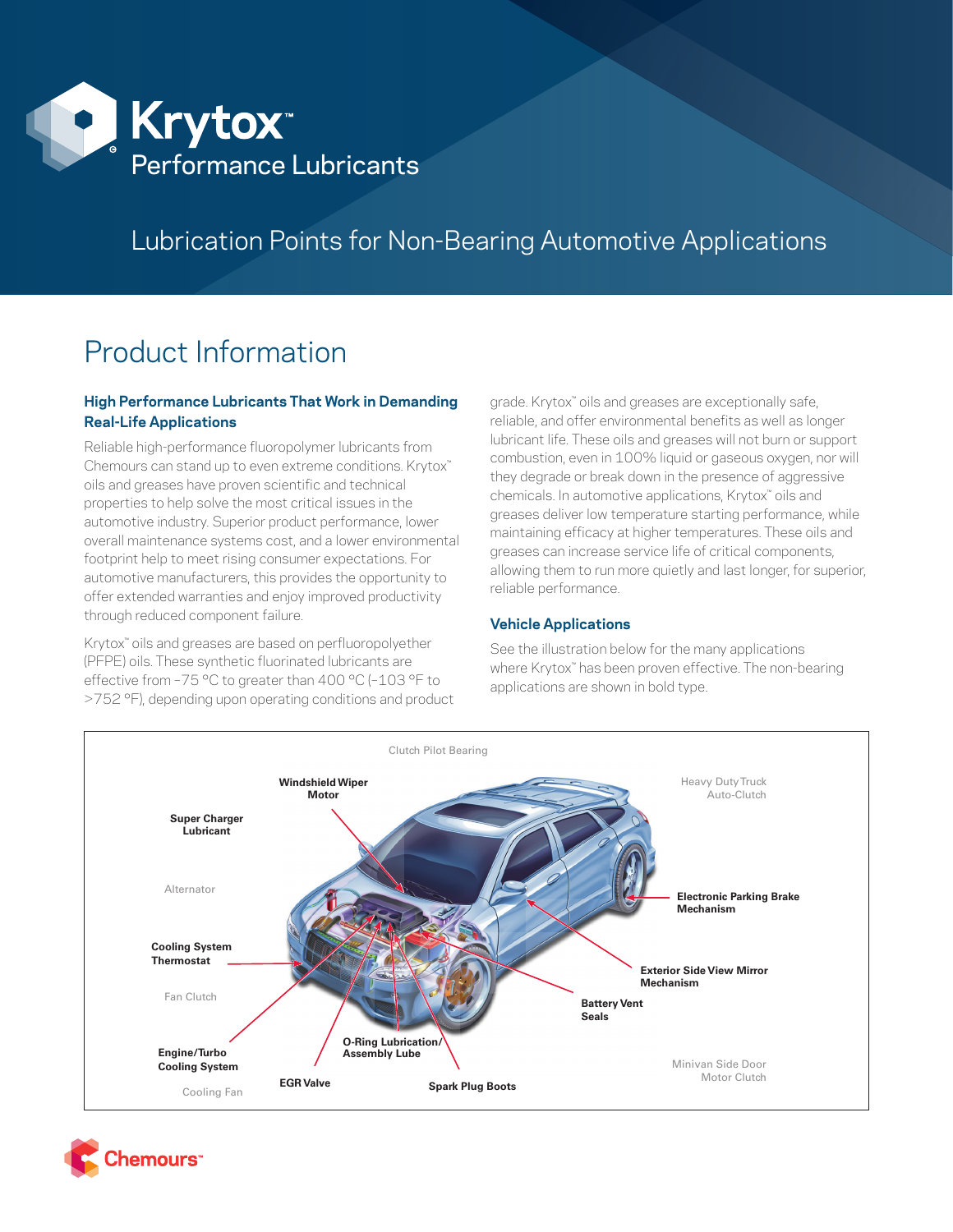| Krytox <sup>"</sup> Oils and Greases                                  | Viscosity, cSt | Temperature Range, °C |
|-----------------------------------------------------------------------|----------------|-----------------------|
| GPL 104, GPL 204, GPL 214, GPL 224, GPL 294, GPL 2E4, XP2A4           | 60             | -51-179               |
| AUT 1045, AUT 2E45, AUT 2245, AUT 2045, AUT 2A45                      | 100            | $-40-200$             |
| GPL 105, GPL 205, GPL 215, GPL 225, GPL 295, GPL 2E5,<br>XP2A5, XP2C5 | 160            | $-36-210$             |

#### **Krytox™ Products for the Automotive Industry**

Several grades of Krytox™ oil and grease are suitable for automotive use, depending on the application type and temperature range encountered. The table above lists the most common grades currently being used. More detailed data is available on the web at [www.krytox.com](http://www.krytox.com).

#### **Proven Applications**

#### Battery Vent Seals

Lead acid batteries provide a dependable, rechargeable source of electricity for engine start-up. As the battery recharges, hydrogen gas is produced that is then safely released through sliding vents in the battery. These vents are designed to allow the release of gas pressure without the excessive evaporation of water. The ability of the vent to slide freely is crucial to ensuring the safe release of hydrogen pressure without compromising performance through excess water evaporation. Krytox™ lubricants have a very low coefficient of friction, leading to excellent control and smoother gliding of the vents. Furthermore, Krytox™ products are compatible with the plastic in the battery housing and do not degrade in the corrosive, acidic environment of the battery.

#### Spark Plug Boots

The spark plug boot protects the spark plug from weather and prevents the unintentional grounding of the spark energy. The boot is made of a silicone rubber, which, over time, can bond with the silicon ceramic of the spark plug, fusing the boot and spark plug together. Once this occurs, the only way to remove the boot is by force, which can cause enough damage to require replacement of the entire assembly. Krytox™ lubricants can prevent this fusion from taking place, and they are ideal in this application because they are stable non-reactive, and long-lasting. Krytox™ lubricants can also withstand the high temperatures and energies of the spark plug environment.

#### Cooling System Thermostat

The automobile's cooling system allows the engine to warm up quickly and also helps maintain its optimal operating temperature by removing heat as necessary. The system is controlled by a thermostat that determines whether coolant flows through the radiator (removing heat and allowing for optimal temperature maintenance) or is diverted back to the pump (allowing the engine to warm up more quickly). Coolant

flow is controlled by a temperature-dependent valve (or thermostat) that either opens or closes, depending on need. The valve that allows coolant to flow through the radiator is opened by an actuator rod that must be able to slide without resistance. Increased friction reduces the thermostat's ability to regulate an engine's temperature and can result in longer warm-up time and higher engine temperatures, which will decrease performance and can lead to engine damage or failure. Proper lubrication of this rod with Krytox™ highperformance lubricant ensures long-term optimal engine performance and gas mileage.

#### O-Ring Lubrication/Assembly Lube

O-rings effectively seal many interfaces in an automobile. A lubricant is often applied to keep seals in place during assembly and allow them to assemble without damage. Choice of lubricant is critical: if the wrong lubricant is used for a given seal material, the seal could degrade prematurely and cause serious damage. Krytox™ lubricants are the preferred choice because they are compatible with all seal materials. Furthermore, Krytox™ lubricants do not contribute to seal degradation, because they do not oxidize and have greater temperature stability than the seals.

#### EGR Valve

The exhaust gas re-circulating (EGR) valve reduces NO x formation by re-circulating some of the exhausted gas back into the engine cylinders. This lowers the peak temperatures inside the cylinder, thus reducing the rate of NO x formation. If the valve does not open enough, insufficient re-circulation takes place, and excess pollution is created. If, however, the valve sticks open, the temperature inside the cylinder can drop too much, decreasing engine performance and fuel mileage. Krytox™ lubricants are an ideal choice, because they withstand the high temperatures and exhaust fumes experienced by the EGR valve.

## Engine/Turbo Cooling System

Slip fittings and lubing assemblies are difficult to assemble and remove for maintenance or replacement. Krytox™ can solve the problem. Krytox™ products are compatible with most metal, plastic, and rubber interfaces, and they can reduce the friction in the assemblies, ultimately decreasing the time and effort needed to assemble parts. Furthermore, Krytox<sup>™</sup> lubricants are long-lasting, ensuring that the parts will be much easier to disassemble and service throughout the lifetime of the vehicle.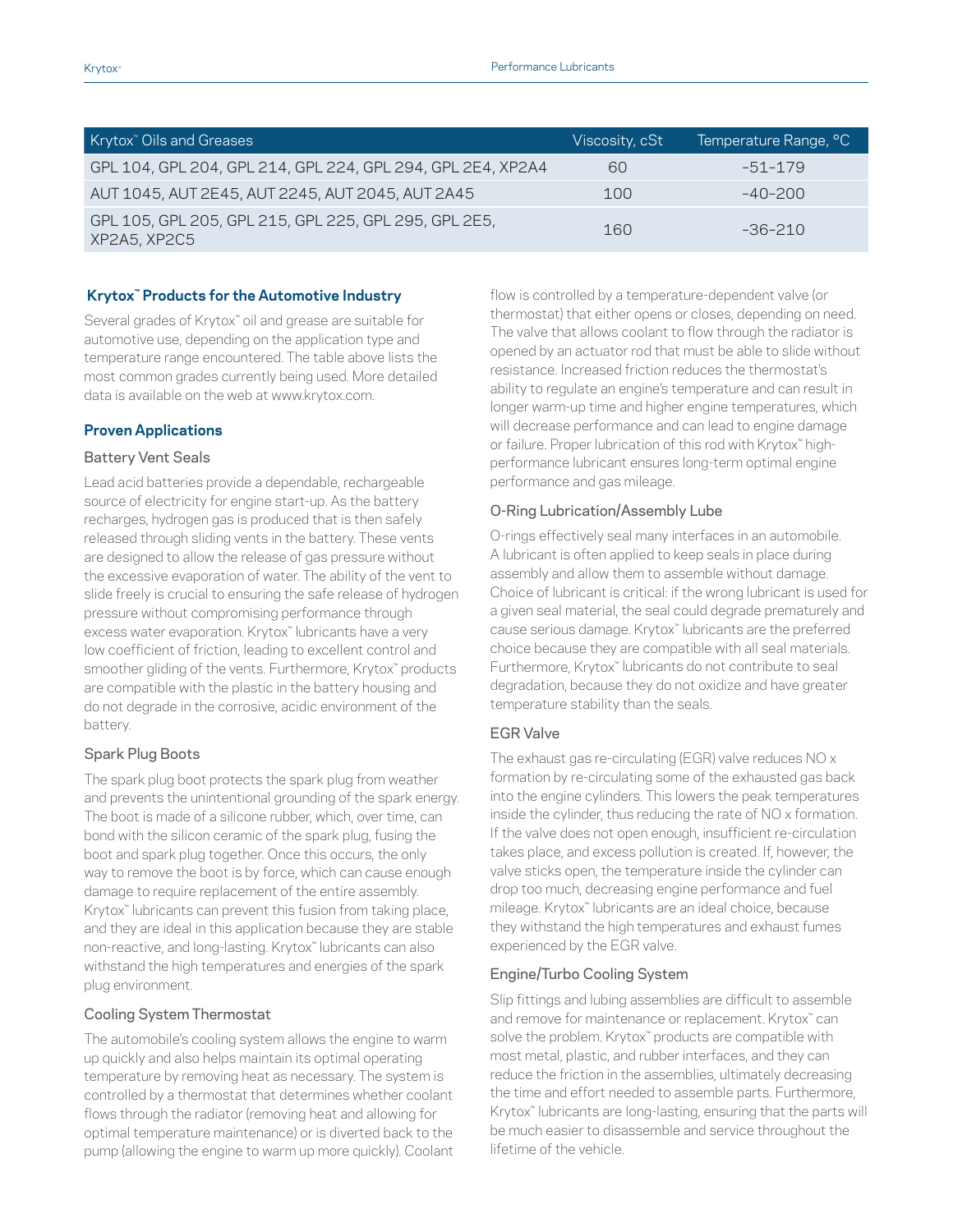### Windshield Wiper Motor

Failure of the windshield wiper motor is a dangerous situation that can be avoided by the application of a small amount of Krytox<sup>™</sup> on the bushings. Krytox<sup>™</sup> has a very low coefficient of friction on startup, so a small amount leads to a significant reduction in friction. This translates into less work for the windshield wiper motor, giving it a much longer life.

#### Super Charger Lubricant

Krytox™ grease is applied to a spring-loaded engineered plastic bushing to remove any backlash from the supercharger dual rotor drive train. The thermal and oxidative stability properties of Krytox<sup>™</sup> lubricants, as well as their unique frictional characteristics, make them ideal for this type of application, delivering very long life and incredibly smooth, stick-slip free performance.

#### Exterior Side View Mirror Mechanism

The angle of the exterior side view mirror is adjusted using small plastic gears that can easily crack or break if even minor binding occurs. The application of Krytox™ grease provides long-lasting lubrication, eliminating the need for regular maintenance, and ensuring continuous, reliable operation of the mirror for the life of the vehicle.

### Electronic Parking Brake Mechanism

Some vehicle manufacturers are replacing the conventional mechanical parking brake with an electronic one, where a simple push button assisted by a small plastic gearbox engages the brake. Failure of this mechanism could be serious. Krytox<sup>™</sup> can carry the gear load, won't evaporate or oxidize, and is compatible with all plastics. As a result of these excellent lubricant properties, it is expected to work for the lifetime of the car, and can reduce both safety issues and warranty claims.

### Minivan Side Door Motor Clutch

This is an application requiring very specific frictional characteristics as well as performance over a long warranty life. Resistance to lubricant washout as well as tolerance to dirt are important lubricant characteristics. Krytox™ has once again excelled in performance in a unique and very challenging application, where traditional lubricants simply can't meet the performance demands and extended warranty requirements.